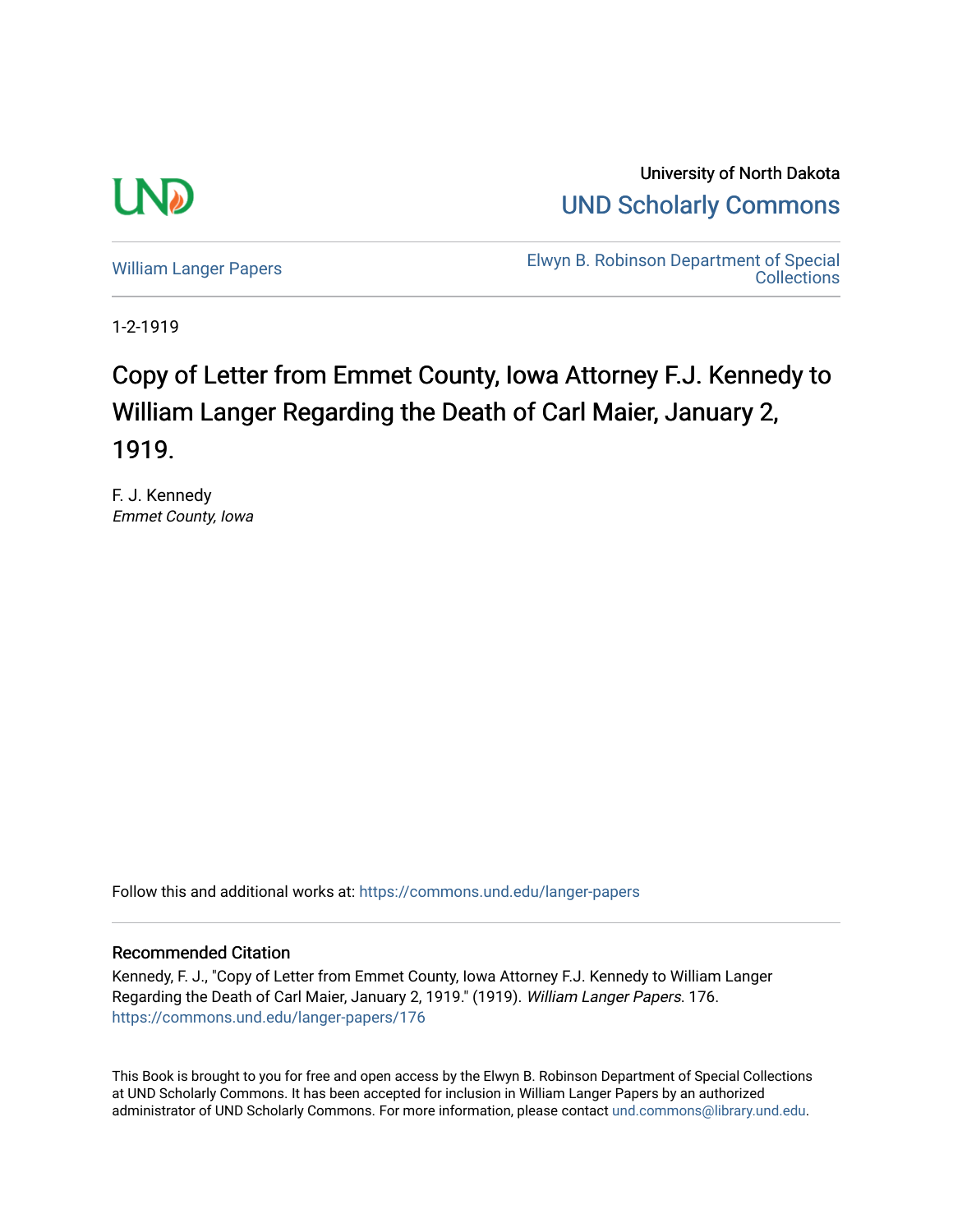CORY

## **OFFICE OF COUNTY ATTORNEY**

### **EMMET COUNTY, IOWA**

**ESTHERVILLE, IOWA.** 

January 2, 1919.

Mr. William Langner,

Bismark, N.D.

Dear Sir :-

IN RE CARL MAIER.

Anna Bortvet, the murse who took care of Carl Maier after he was shot until he died, called the other day and gabe me the following information.

It seems she had a sister living in the Maier neighborhood at the time Mr. Maier was shot. The next May, after the death of Mr. Maier, this sister and her husband went away on a vacation and Miss Bortvet stayed with the sister's children. While there a young lad by the name of Fred Lang, about 15 years of age, whose sister was married to a party by the name of Russie White, was working for his sister's husband. It seems Mr. White is a man considerably older than his wife. That the wife's parents compelled her to marry Mr. White, that she did not like him but seemed to like John Maier. It seems that John Maier had teased or tormented Mr. White about his young wife and from what the boy said she gathered that probably Mr. White shot Carl Maier thinking he was John. The Lang boy seemed to give the impression that Carl was shot by mistake indicating that the old man thought he was hooting John. The boys says Russie White was away from home fom early in the morning until late that night and told the boy that he had been over to his brother's. The boy intimated that his sister told Mr. White that she would not have married him had she known she could have gotten John.

The nurse says she did not say anything to any of the officials about the conversation with Fred Lang while she was in North Dakota because her sister still lived in the neighborhood and they did not want to get mixed up in the affair. People around there seemed to be afraid of Mr. White.